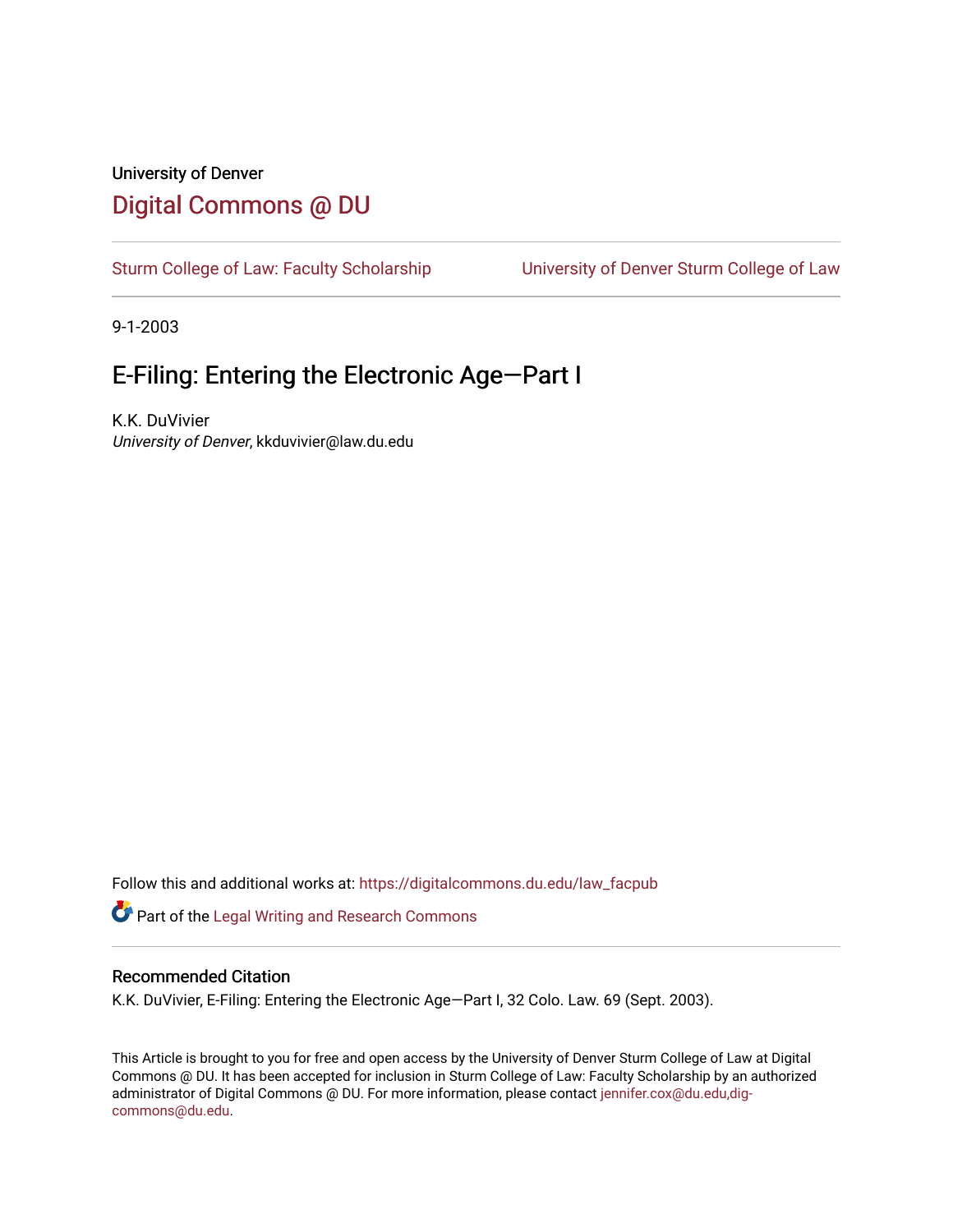# E-Filing: Entering the Electronic Age—Part I

### Publication Statement

Copyright is held by the author. User is responsible for all copyright compliance.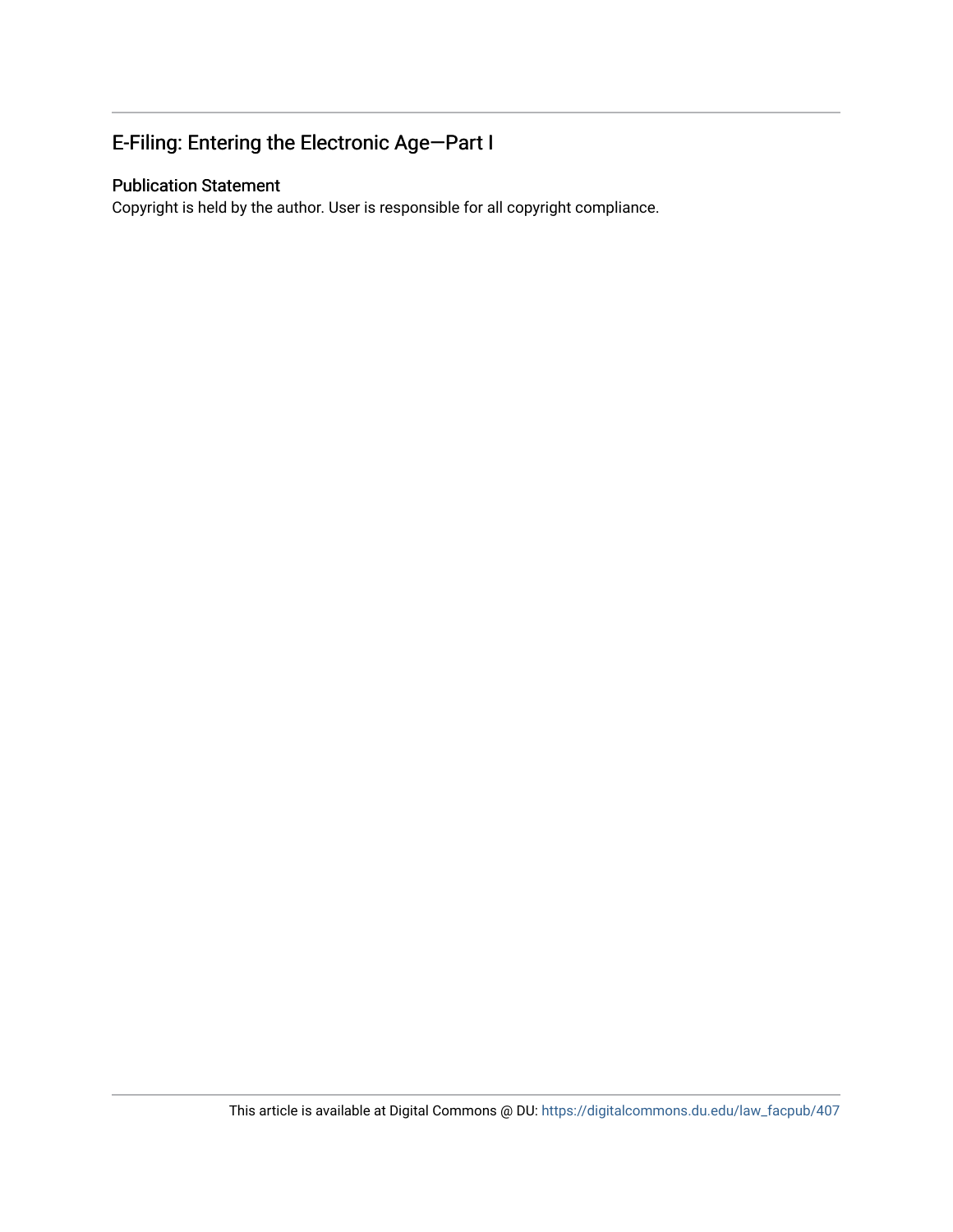

# **THE SCRIVENER: MODERN LEGAL WRITING**

# **E-Filing: Entering the Electronic Age-Part I**

**by K.K. DuVivier**

*©* 2003 *KI* DuVivier

*Writing has changed more in recent decades than in any other period in the past few centuries. In other eras, when the pace of life was slower, writing could be more stylized and pieces longer Now attention spans have shortened, and communicators have to get to the point far more quickly than they once did* .... **I**

In the seventh century A.D., the English language experienced a transformation, shifting from an oral tradition to written form. 2 This shift altered the way people received and processed information: communication turned from word-ofmouth to lines of words preserved on a page.

With today's communication converting from paper to electronic format, we are living in an age of transformation as well. This shift will metamorphose the way lawyers and judges read-and write-legal documents.

### **Electronic Filing in Colorado**

Colorado state courts are on the cutting edge with respect to electronic filing ("e-filing"). Colorado is one of the first states to enact "E-Record" legislation,<sup>3</sup> and all district courts in Colorado have e-filing capability for the civil, probate, domestic, and water divisions.4 In addition, as of the summer 2003, the following Colorado courts mandated e-filing: the Probate Court in Denver;5 Seventeenth Judicial District Court for Broomfield County (domestic, probate, and civil cases); Twentieth Judicial District in Boulder (civil cases);6 and Civil Division 206 Court in Arapahoe County (domestic, probate, and civil cases). <sup>7</sup>

The Colorado appellate courts are fast following in the district courts' electronic footsteps. At the April 2003 meeting of the Colorado Bar Association ("CBA") Appellate Practice Subcommittee, John Doerner, the Clerk of the Colorado Court of Appeals, announced that more than 119 appellate cases already have been designated as electronic records cases through a pilot

#### **DO YOU HAVE QUESTIONS ABOUT LEGAL WRITING?**

KK DuVivier will be happy to address them through the *Scrivener* column. Send your questions to: kkduvivier@ law.du.edu or call her at **(303) 871-6281.**

project between the Court of Appeals and Arapahoe County.8 Doerner provided the group with information about preparing and filing electronic briefs for the Colorado Court of Appeals.

Although the Tenth Circuit Court of Appeals and U.S. District Court for the District of Colorado do not yet have an e-filing and case management system, the Administrative Office of the U.S. Courts announced that all federal courts would have such systems by 2005.<sup>9</sup> At present, e-filing systems are being established in more than 102 federal courts, and an additional nine courts are added to the total every two months.10

## **Reading Paper Versus Electronic Documents**

While novels are read for pleasure, judges read briefs with a single-minded purpose: they are seeking assistance in making a sound judicial decision. Most of us approach novels from start to finish, using a sequential and linear reading model.<sup>11</sup> Playful or poetic word constructions, mysteries and twists in the plot, and delicious details all can be an intended part of the novel experience.

In contrast, a brief is a utilitarian document, and busy judges want from a brief "exactly the material needed for the decision-not less and not more."<sup>12</sup> Thus, judges and other experienced legal readers approach a brief or judicial opinion quite differently from a novel. Instead of reading word-for-word sequentially, many judges skim portions of a brief and concentrate on other portions. They may skip around to confirm the



*KK DuVivier is an Assistant Professor and Director of the Lawyering Process Program at the University of Denver College of Law.*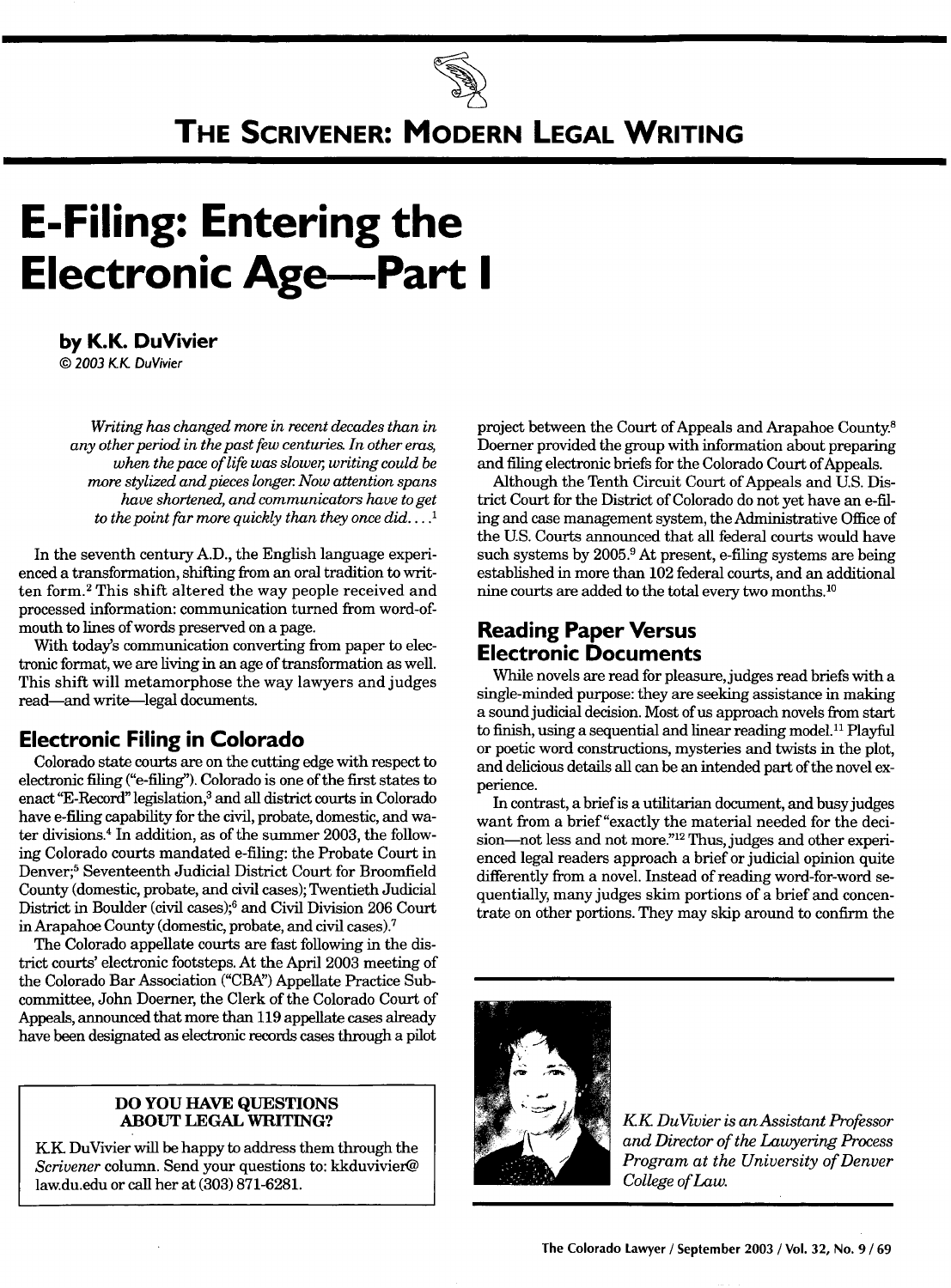analysis or any gaps in the reasoning, and they may backtrack to focus on key concepts.13 This legal reading process may be closer to the "snatch and grab" approach used by many readers of electronic materials,14 yet a purely electronic format will further alter the process of digesting the information.

E-filing will permit the use of hypertext links in legal materials. Briefs on paper may contain footnotes or appendices that interrupt the linear reading process, but a good legal writer keeps readers focused and relegates these interruptions to a minimum.<sup>15</sup> In contrast, hypertext links in an electronic environment place greater emphasis on these types of asides and convert the process of taking in information. In the electronic environment, "the reading process is often referred to as browsing' or 'navigating' instead of just 'reading."<sup>16</sup> Thus, electronic readers "feel that they can move freely through the information, according to their own needs."<sup>17</sup> The hypertext links allow these readers to break away from "the sequential process envisioned by conventional text."'8 Instead, reading can become "a discontinuous or non-linear process" more "like thinking [which] is associative in nature."19

### **Writing with the Hypertext Link**

While it may seem liberating for electronic readers to follow a link or not, thus taking control over the order in which they process information in a brief, this freedom creates a dilemma for writers. Carefully constructed arguments that move through a deductive pattern of general to specific may be lost if readers are too distracted by the associative links. Thus, the pressure to hold readers' attention places a higher premium on how writers present the argument.

Eventually, briefs may take on a form much like online newsletters, starting with a home page that is something like a "clickable' table of contents,"<sup>20</sup> allowing readers to follow whichever path they wish to pursue. However, writers need not surrender so much to the electronic format. Because hypertext links can disorient, readers appreciate context and a logical sequence.<sup>21</sup> Fortunately, many of the techniques for providing context and a logical sequence on paper should translate well to electronic format.

Use thesis paragraphs as roadmaps to communicate the major concepts and provide context.<sup>22</sup> Both large and small-scale arguments should be constructed to flow in a logical sequence, with the information that comes first providing context for information that follows. 23 In addition, the temptation to diverge into a hypertext link will be diminished if references are specific enough for readers to follow the argument<sup>24</sup> without clicking on the link. Finally, readers may be less tempted to stray if text is clear and succinct.

### **Conclusion**

This column has focused on Colorado's conversion to e-filings and how that conversion may change the ways legal readers and writers construct briefs. The next "Scrivener," to be published in the November 2003 issue, will address some of the physical considerations surrounding electronic briefs and the advantages of accessing records or legal authorities with a single mouse click.

#### **NOTES**

1. Stark, *Writing To Win: The Legal Writer,* xiv-xv (Mansfield, OH: Main Street Books, 1999).

2. *The Norton Anthology of English Literature,* Vol. 1 (New York, NY: W.W. Norton **&** Co., Inc., 1968) at 4.

3. Gorrell and Kamicar, "Colorado Launches E-Recording," 31 *The Colorado Lawyer* 21 (Dec. 2002). In the 2002 legislative session, Colorado enacted the Uniform Electronic Transactions Act and the E-Record bill. *See* CRS §§ 30-10-405.5 *et seq., CRS* §§ 12-55-102 *et seq.,* and *CRS* §§ 24-71.3-101 *et seq.*

4. See http://www.courts.state.co.us/exec/media/pressrelease/efilings. doc and http://www.courts.state.co.us/supct/rules/2003/2003(8).doc (adopted April 17,2003, by the Colorado Supreme Court, *en banc,* with the exception of Justices Rice and Coats). Also confirmed with Steve Loftus, Office of the State Court Administrator.

*5. See* http'Avww.courts.state.co.us/district/02nd/probate/mandated e-filing.htm.

6. See http://www.courts.state.co.us/district/20th/efilingpacket.pdf.

7. http/wvww.courts.state.co.us/district]l8th/arapahoeefileorder.pdf.

**8.** http/www.courts.state.co.us/coa/clerkofthecourt/elecbriefpilot. htm.

9. Nelson and Simek, 26 *Wyoming Lawyer* 25 (April 2003).

10. *Id.* (The 102 courts referenced include 71 bankruptcy courts and 31 district courts.)

*11. See* Sutherland-Smith, "Weaving the Literacy Web: Changes in Reading from Page to Screen," *Reading Teacher* (April 2002).

12. Neuman, Jr., *Legal Reasoning and Legal Writing: Structure Strategy and Style,* 4th ed. (New York, NY: Aspen Law & Business, 2001) at 52.

13. Stratman, "Investigating Persuasive Processes in Legal Discourse in Real-Time: Cognitive Biases and Rhetorical Choices in Briefs," 17 *Discourse Processes* 1 (1994).

14. Sutherland-Smith, *supra,* note 11.

15. DuVivier, 'The Footnote=An Interruption," 26 *The Colorado Lawyer* 47 (May 1997).

16. Perez Crist, "The E-Brief: Legal Writing for an Online World," 33 *New Mexico Law Review* 49,69 (2003) *(citing* Rouet *et al.,* eds., *Hypertext and Cognition* 14 (Hillsdale, NJ: Lawrence Erlbaun Assocs., Inc., 1996)); Nielsen, *Multimedia and Hypertext-The Internet and Beyond* (San Diego, CA: Academic Press, 1995) *(also citing* Britton and Glynn, eds., *Computer Writing Environments: Theory Research and Design* (Hillsdale, NJ: Lawrence Erlbaun Assocs., Inc., 1989); Charne, 'The Effect of Hypertext on Processes of Reading and Writing," *in* Selfe *et al.,* eds., *Literacy and Computers-The Complications of Teaching and Learning with Technology* (New York, NY: Modem Language Association of America, 1994).

17. Rouet, *cited in* Perez Crist, *supra,* note 16.

18. Slatin, "Reading Hypertext; Order and Coherence in a New Medium," Delany and Landow, eds., *Hypermedia and Literary Studies* 158 (Cambridge, MA. MIT Press, 1991), *cited in* Southerland-Smith, *supra,* note 11.

19. Slatin, *supra,* note 18.

20. Perez Crist, *supra,* note 16 at 71.

21. Berk and Devlin, eds., *Hypertext/Hypermedia Handbook* (New York, NY: McGraw-Hill, 1991), *cited in* Perez Crist, *supra,* note 16 at 70.

22. DuVivier, "Road Maps," 22 *The Colorado Lawyer* 25 (Jan. 1993). 23. DuVivier, "Getting Organized," 20 *The Colorado Lawyer* 1399 (July 1991).

24. DuVivier, "Cross-References, As Stated Above," 30 *The Colorado Lawyer* 87 (July 2001). **N**

**2003 Rocky Mountain Minority Legal Career Fair: September 25. Info.: Nancy Meyer, (303) 892-7444.**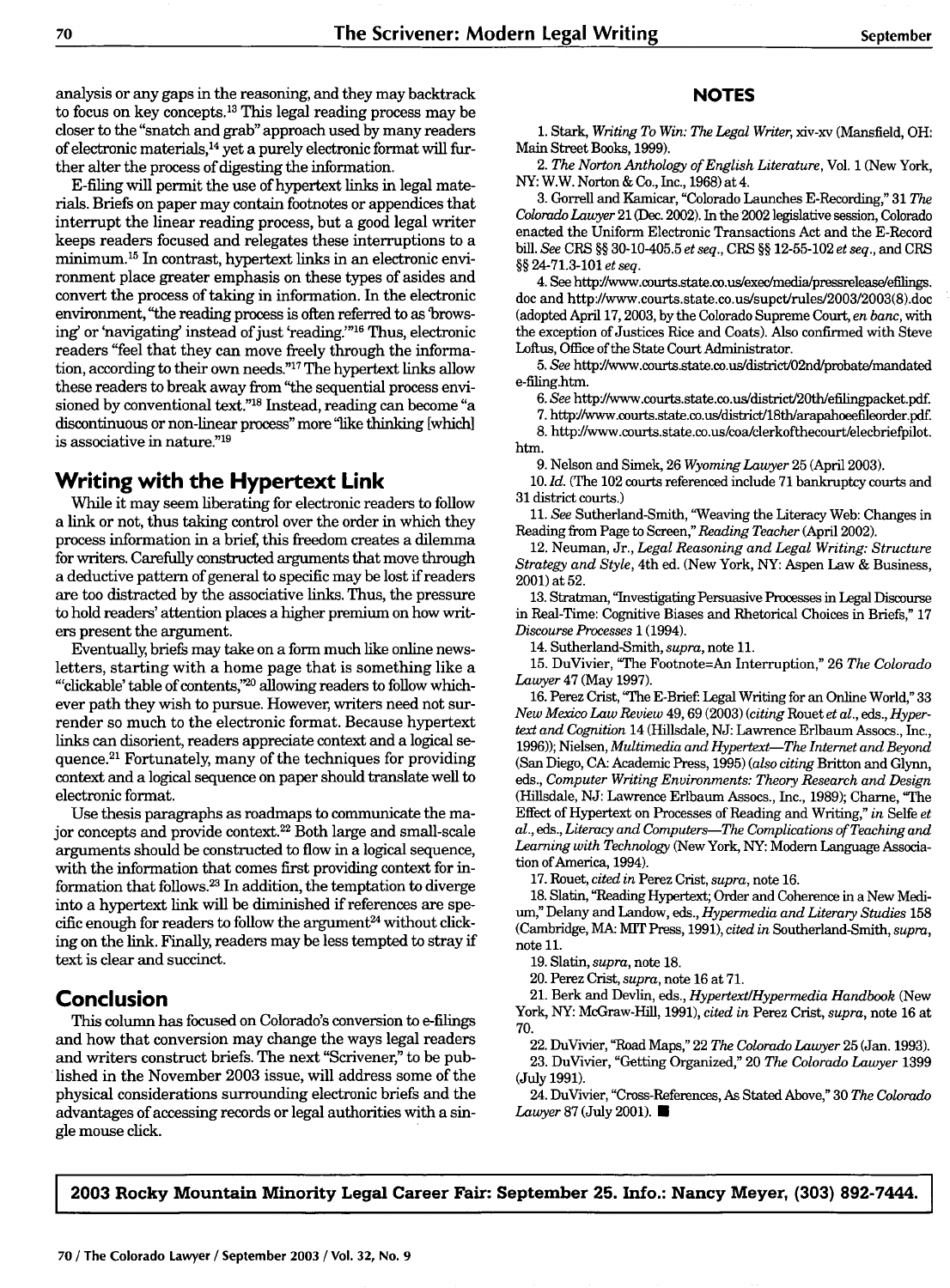# HISTORICAL PERSPECTIVES



*This historical perspective was written by Tom I. Romero II, Western Legal Studies Fellow, University of Colorado at Boulder: ttromero@colorado.edu.*

In 1957, Captain Marion Green, a distinguished pilot in the U.S. Air Force's Air-Sea Rescue Service, decided he wanted to fly large passenger airplanes. Green subsequently traveled to San Francisco, Chicago, New York, Washington, D.C., and Denver in quest of work as a pilot for the nation's major air carriers. In every instance, Green's superior credentials and experience seemingly held little significance. Despite exemplary service to his country, Green discovered that several air carriers, including Denver-based Continental Air Lines ("Continental"), had rejected his application.

What made Green's experience peculiar, but not all that out of the ordinary, was the fact that he was African American. During the 1950s, no major airlines in the United States employed black aviators. Some airlines argued this was due to the lack of experienced and qualified African American pilots. Others believed that co-workers or paid customers would not accept a black aviator. To challenge such beliefs, Colorado legislators passed increasingly strong fair employment legislation during the 1950s. By 1957, Colorado had one of the most far-reaching civil rights laws in the nation. [CRS 53, §§ 80-24-1 *etseq.]*

Green's experience with Continental seemed an especially clear expression of discrimination. After the company invited Green to Denver for an interview and flight test, the flight instructor remarked that Green was the "first Negro pilot who ever applied to his company" and, subsequently, he asked Green to complete his application by stating his race on the application form. *[Colorado Anti-Discrimination Comm'n v. Continental Air Lines, Inc.*, 355 P.2d 83 (Colo. 1960) at 55-60.] After the interview, Continental chose not to select Green for its pilot training program, despite the fact that he had substantially more flight time on a multi-engine aircraft than any of the four white candidates selected. Consequently, Green relied on Colorado's nascent civil rights infrastructure for a redress of his grievances.

After extensive hearings, the Colorado Anti-Discrimination Commission ("Commission") found Continental guilty of racial discrimination and ordered the company to give Green the first opportunity to enroll in Continental's pilot training school. [Civil Rights Comm'n Hearing Case Files Record #83-376, Box 109904.] Continental, represented by the Denver firm of Holland and Hart, appealed the ruling to Denver's District Court. In his analysis of the case, Judge William Black vocally denounced the form and manner of the Commission's order and eventually held that Colorado's 1957 civil rights statute was an unconstitutional burden on interstate commerce and was preempted by, among other things, several federal acts and Executive Order No. 10557. [Trial transcript, appellate record, *Colorado Anti-Discrimination Comm'n v. Continental Air Lines*, Civ.Act. No. B-29648 (June 25, 1959).]

A divided Colorado Supreme Court upheld Judge Black's opinion. An effectual fair employment law seemed to be a lost cause. Not long after, however, the U.S. Supreme Court decided to take up the Commission's appeal due to the "the obvious importance" of Colorado's civil rights law. In a case that involved as *amicus curiae* the NAACP, Colorado and national branches of the ACLU, the Anti-Defamation League of B'Nai Brith, American Jewish Congress, Department of Justice, and the attorneys general of several states, Green's complaint had national ramifications.

The U.S. Supreme Court overruled the Colorado high court. It held that Colorado law was not preempted by either the letter or spirit of non-discrimination covered by federal legislation and executive acts. [372 U.S. 714 (1963).] On remand, Continental was compelled to hire Green. After seven years of litigation, Green became the first African American in the United States to be employed as a pilot by a major commercial air carrier.

Green's legal struggles heralded a new era in Colorado employment law. One commentator observed in 1969: "This case, as much as any other... put employers on notice that in Colorado fair employment is more than just a mere statement of policy." [Penwell, "Civil Rights in Colorado," 40 *DenverLJ.* (Spring 1969) at 189.] Moreover, Colorado's anti-discrimination statutes and subsequent interpretation by state courts posited human rights found in such legislation as a basic privilege of American life. Colorado Supreme Court Justice Otto Moore, in describing the Court's analysis of Colorado's 1959 fair housing law, stated: "... there are fundamental and inherent rights with which all humans are endowed even though no specific mention is made of them in either the national or state constitutions." *[Colorado Anti-Discrimination Comm'n v. Case,* 380 P2d 34, 39 (Colo. 1962).] Indeed, Coloradans increasingly asserted these rights with various degrees of success in the second half of the twentieth century.

*Green's complaint to the Commission provided the Colorado Bar an unprecedented opportunity to "make" national civil rights law in the 1950s and 1960s. Internal and public debates examining the scope and legality of Colorado's Civil Rights Acts can be found in the Commission's files at the Colorado State Archives and Papers of the Mountain States Chapter, Anti-Defamation League of B'Nai Brith, housed in the Beck Memorial Archives at the University of Denver*

**.t**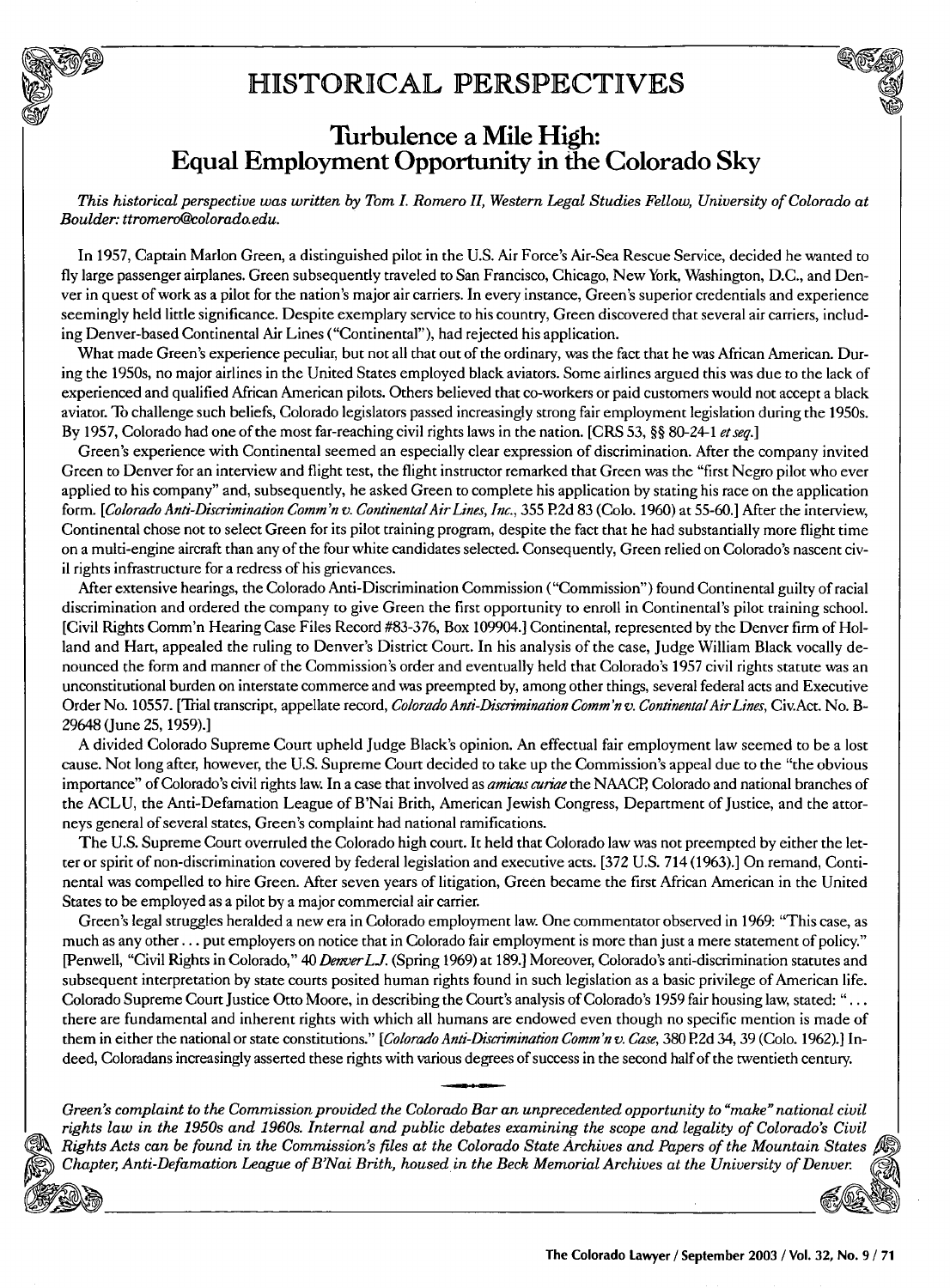# **In Memoriam** *AKKE*

**The Colorado Bar Association Remembers The Lives and Contributions of Colorado Attorneys**



Denver attorney **Joseph V. Hatala** died March **31, 2003.** He was 34. Hatala grew up in Cleveland, Ohio. He received an undergraduate degree from Ashland College in Ashland, Ohio. He attended the University of Cincinnati College of Law and received his J.D. degree in 1994. He practiced law in Cleveland for seven years before moving to Denver. Hatala was employed at Qwest for two years. He was the chief regulatory attorney for Iowa. He got his license to practice law in Colorado in 2001 and became a member of the Colorado and Denver Bar Associations that year. Hatala was an outdoor enthusiast and was considered a "superb athlete" by his closest friends. He played golf and basketball; enjoyed skiing, rock climbing, and mountain biking; and recently took up horseback riding as his newest diversion. Hatala is survived by his parents,

one brother, and special friend Ann Gard. Contributions in Hatala's memory may be made to the American Heart Association, 1689 **E.** 115th St., Cleveland, OH 44106.

 $-3999 + 114886 - 1$ 

**Stanley Raymond** Johnson, former **El** Paso County Commissioner and former Mayor of Palmer Lake, Colorado, died July 8, 2003. He was **81.** Johnson, a native Denverite, was a World War II veteran who fought in several battles, including the Battle of the Bulge. He attended the University of Denver, earning an undergraduate degree in Business and a **J.D.** degree. He and his wife Edla Josephine Wilson moved to Palmer Lake in the mid-1950s. He practiced law there, as well as in Colorado Springs, Castle Rock, and Denver. Johnson served on many community, state, regional, and national boards and committees throughout his life. He was co-founder and first president of the Swedish Club of Denver and the founder of the Swedish American Foundation of the United States. Johnson served two two-year terms as Mayor of Palmer Lake, from **1966** to **1970,** and he was elected **El** Paso County Commissioner from **1970** to 1974. As Palmer Lake Mayor, Johnson was the founding member of the Pikes Peak Area Council of Governments, which deals with regional planning issues. He also was a municipal judge for Denver and Arapahoe Counties before he retired and moved to Bluff, Utah, in 1991. For seven years, Johnson served as secretary of the Four Corners Monument Planning Team, a project to develop a visitors' center at the monument. Johnson is survived **by** his wife, four children, and six grandchildren.

Norman **A.** Palermo, of Colorado Springs, died July 15,2003. He was 66. Palermo received a B.S. degree in Geology in 1958 from Tulane University in New Orleans, Louisiana. He served eight years of active duty in the U.S. Navy, where he also was a physics professor and a military law instructor at the U.S. Naval Academy. During this time, Palermo also attended Georgetown University and earned a law degree. He moved to Colorado Springs after graduating from law school and opened a law practice, which existed for thirty-six years. Palermo served as **El** Paso County Attorney and was an assistant municipal judge for the city of Colorado Springs. He joined the Colorado and **El** Paso County Bar Associations in 1966. He served on the CBA Board of Governors and Budget Committee, and was a member of many CBA Sections, including the Business Law, Real Estate Law, and Trust & Estate Sections. He was appointed by the Governor to the Colorado State Judicial Performance Commission and the Colorado Commission on Taxation. Palermo also was active in civic and community committees. He was on the board of directors of Goodwill Industries for thirty years. He served as chairman of both the **El** Paso County Republican Party and the Community Board of Penrose-St. Francis Health Services. Palermo is survived by his wife Wynne, three children, and six grandchildren. Contributions in Palermo's memory may be made to: Penrose-St. Francis Health Foundation, 961 E. Colorado Ave., Colorado Springs, CO 80903; or Goodwill Industries of Colorado Springs, 2320 W Colorado Ave., Colorado Springs, CO 80904. 

Native Denverite Charles Edward Palmer died August 1, 2003. He was 68. Palmer received his undergraduate degree from the University of Montana before going on active duty with the U.S. Army. After completing active duty, he moved with his wife and two children to Denver, where he attended the University of Denver College of Law. In 1960, Palmer graduated"Order of St. Ives" and joined the Denver firm of Sherman and Howard, LLC. He practiced with the firm until he retired in 1990. Palmer joined the CBA, DBA, and First Judicial District Bar Association in 1961. He was a member of the CBA Real Estate Law Section. Palmer also was a member of the Denver Law Club and the Lakewood Jaycees. He is survived by his wife Phyllis, two children, and five grandchildren. Contributions in Palmer's memory may be made to the Bonfils Blood Center or to a charity of choice.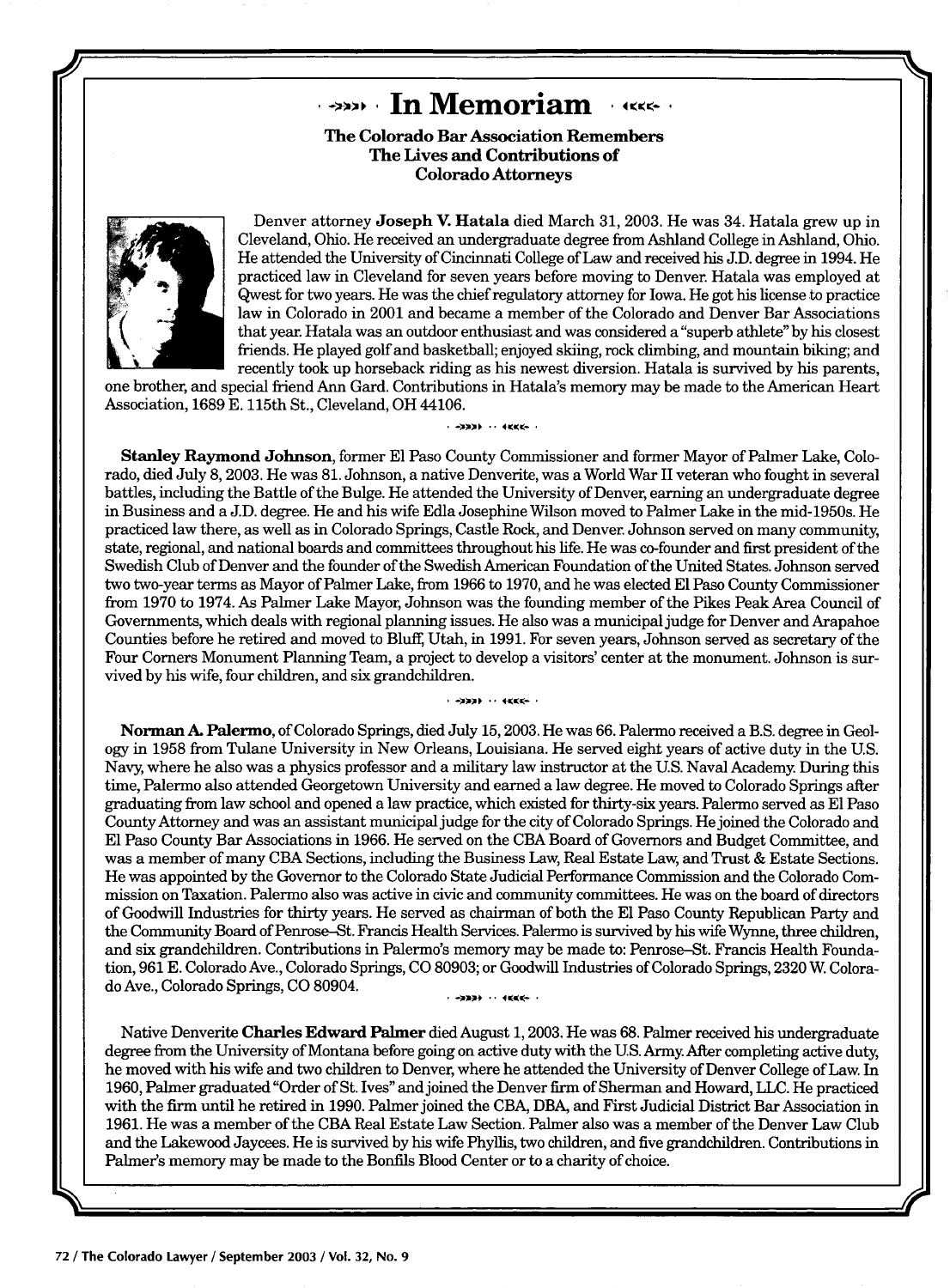### **In Memoriam** *•***••••**

Retired Federal Administrative Law Judge Richard B. Paynter died September 2002. He was 84. Paynter received his law degree from the University of Colorado-Boulder and was admitted to practice law in Colorado in 1947. He was an Honor Life member of both the **CBA** and the Thirteenth Judicial District Bar Association. He was a former Morgan County Judge and Deputy District Attorney. Paynter is survived **by** five children and three grandchildren. Contributions in Paynter's memory may be made to: Colorado Alliance for the Mentally Ill, 1100 Fillmore St., #201, Denver, **CO** 80206.

 $\rightarrow$  +333+  $\rightarrow$  +4000+  $\rightarrow$ 

Jack P. Sakdol, a Littleton attorney, died July **1,** 2003. He was **76.** Sakdol was born in Blackwell, Oklahoma. He was a World War II veteran, having served in the Asian-Pacific Theatre in the U.S. Navy. He and his wife Margie moved to Colorado in **1950.** Sakdol attended the University of Denver, where he earned an undergraduate degree in Business, and received his **J.D.** degree from the University of Denver College of Law. He was licensed to practice law in Colorado in 1946. Sakdol maintained a law practice for several years. He also owned a commercial real estate development company. During his CBA membership, he served as secretary of the Arapahoe County Bar Association. Sakdol is survived **by** his wife, three children, and eleven grandchildren.

 $-2229 + 1144666 + 1$ 

Gerald M. Shea died in **2003.** He was 80. Shea was licensed to practice law in Colorado in 1949. He was a solo practitioner. Shea joined the **CBA** and DBA in 1981. He was an Honor Life member of the Associations.

 $-2229 + 114666 + 1$ 

Lakewood native Fred Vincent V. Witaschek died in April 2003. He was 76. Witaschek graduated from Colorado State University in Fort Collins, where he earned his degree in civil engineering. He attended the University of Denver College of Law and was admitted to practice law in Colorado in **1972.** A U.S. Navy veteran, Witaschek worked as a water rights attorney for Chevron. He was a member of the **CBA** Elder Law, Mineral Law, Trust **&** Estate, and Water Law Sections. Witaschek is survived by two daughters and two grandsons. Contributions in Witaschek's memory may be made to the Susan **G.** Komen Breast Cancer Foundation-(303) 744-2088; National Keratoconus Foundation-(800) 521-2524; or St. Philip and St. James Episcopal Church in Denver-(303) **936-3992.**

 $-2229 + 114866 + 1$ *The Colorado Bar Foundation ("Foundation") is one means of commemorating members of the profession. The Foundation was established in 1953 and functions exclusively for educational and charitable purposes. The Foundation promotes the advancement ofjurisprudence and the administration ofjustice in Colorado through grants to help educate the general public and provide assistance to the state's legal institutions. All gifts to the Foundation are deductible contributions for federal income tax purposes. For details about becoming a Foundation supporter, call*

*Dana Collier Smith in Denver at (303) 824-5318 or (800) 332-6736.*

Colorado Judicial Institute Seeks Nominations for Judicial Excellence Award Deadline for Submissions: September **30,** 2003

The Colorado Judicial Institute ("CJI") annually presents Judicial Excellence Awards to honor state court judicial officers whose judicial accomplishments exemplify the highest standard of excellence. CJI is a nonprofit citizens' group that is committed to excellence in Colorado's courts. CJI invites nominations for three awards in 2003: (1) to a district judge; (2) to a county court judge; and (3) to a magistrate.

Nominees must: efficiently, expeditiously, and objectively manage cases and dockets; be recognized as respectful and even-handed, but in firm control of activities within the courtroom; be recognized as an innovator who is creative in dealing with the processes within the courtroom; display extraordinary courage, energy, and tenacity in the handling of high-profile, controversial, or difficult cases; be respected by and have the confidence of other judges, court staff, and lawyers; and exemplify the highest standards of excellence throughout a distinguished career.

Nomination forms are available online at http'/www.coloradojudicialinstitute.org or by calling (303) 683-1324. Forms must be returned to CJI by September 30,2003, to: Colorado Judicial Institute, 4471 Lyndenwood Circle, Highlands Ranch, CO 80126. Recipients will be honored at CJIs Judicial Excellence for Colorado Dinner on November 6,2003, at the downtown Denver Marriott Hotel.